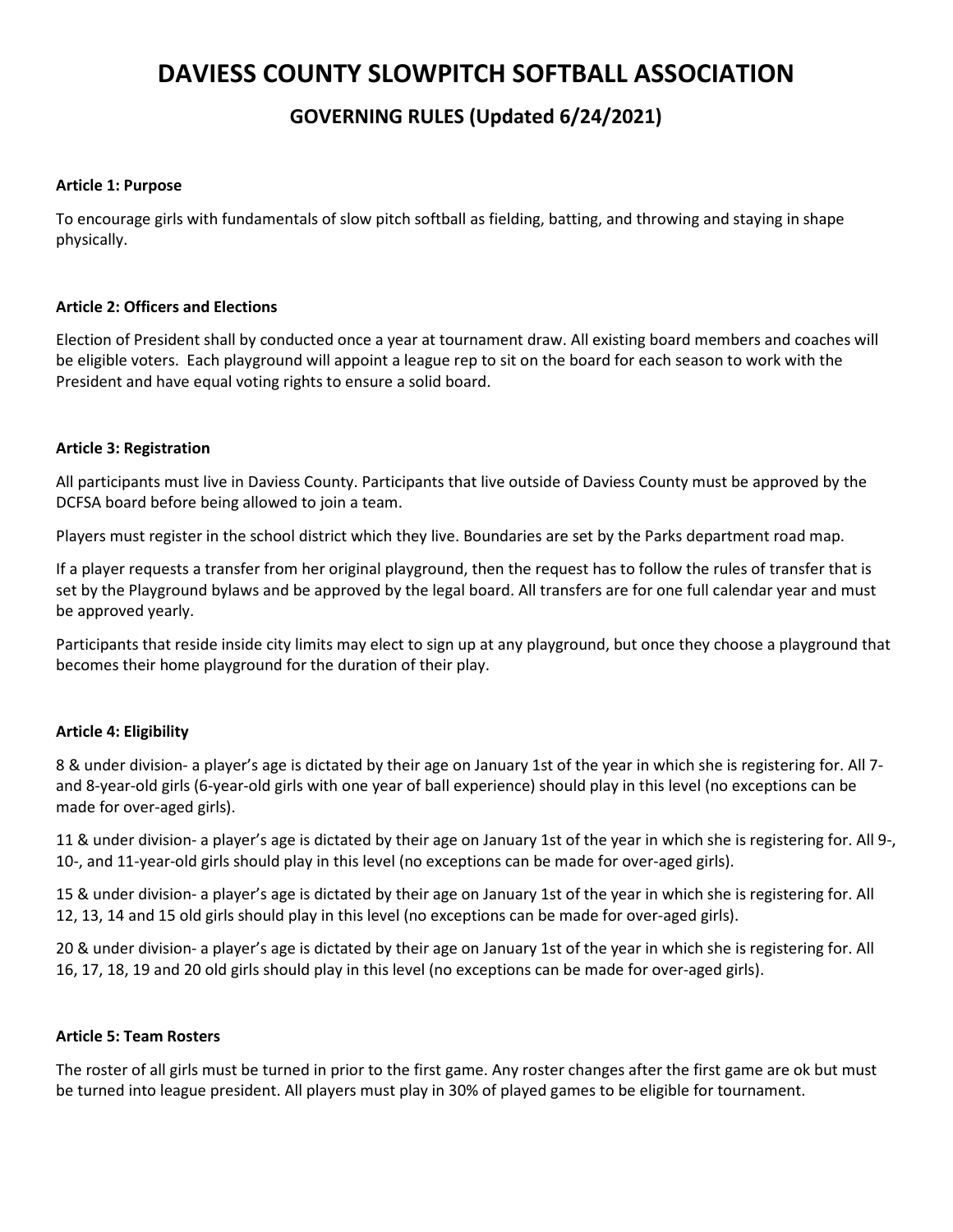# **Article 6: Game Scheduling**

Game schedule will be decided by the board on a yearly basis of how it operates, and schedules will be provided by the Parks department.

Teams unable to play a scheduled game must notify the opposing coach 24 hours before game time or it will be considered a forfeit. THIS DOES NOT APPLY TO UNSTABLE WEATHER.

The weather and/or school function is only reason to reschedule a game.

# **Article 7: Team Compositions**

A team can begin play and play with 8 players without penalty if it is necessary to do so. Any team with less than 8 should take an out for each position listed.

A team which begins with 10 players can finish with 9 if one becomes injured, ill, etc. with her position in the batting order being an out.

A team which being with 11 players can finish with 10 if one becomes injured, ill, etc. with her position in the batting order being an out.

# **Article 8: Team Rosters**

Rosters of all qualified girls, coaches, and assistant coaches must be turned in to the parks department by May 1st. (Penalty for not having rosters in by this time will eliminate any participation in County Tournament.)

The rosters shall include the name, age, grade, and school attended of each player. They also will include the names, addresses, and phone numbers of the head coach and the assistant coach.

#### **Article 9: Equipment**

Mandatory equipment is catcher's helmet and chest protectors for all age groups.

No metal cleats allowed for all age groups.

ASA bat list will apply to all age groups.

A defensive facemask must be always worn by all infielders for all age groups.

A player cannot play infield without a mask.

#### **Article 10: Umpires**

Umpires will be assigned by the league.

Fee is \$30 per game for all age groups.

#### **Article 11: Membership fee**

There will be a membership fee collected from each team yearly to cover the cost of the league. This fee will be set by the league board each year.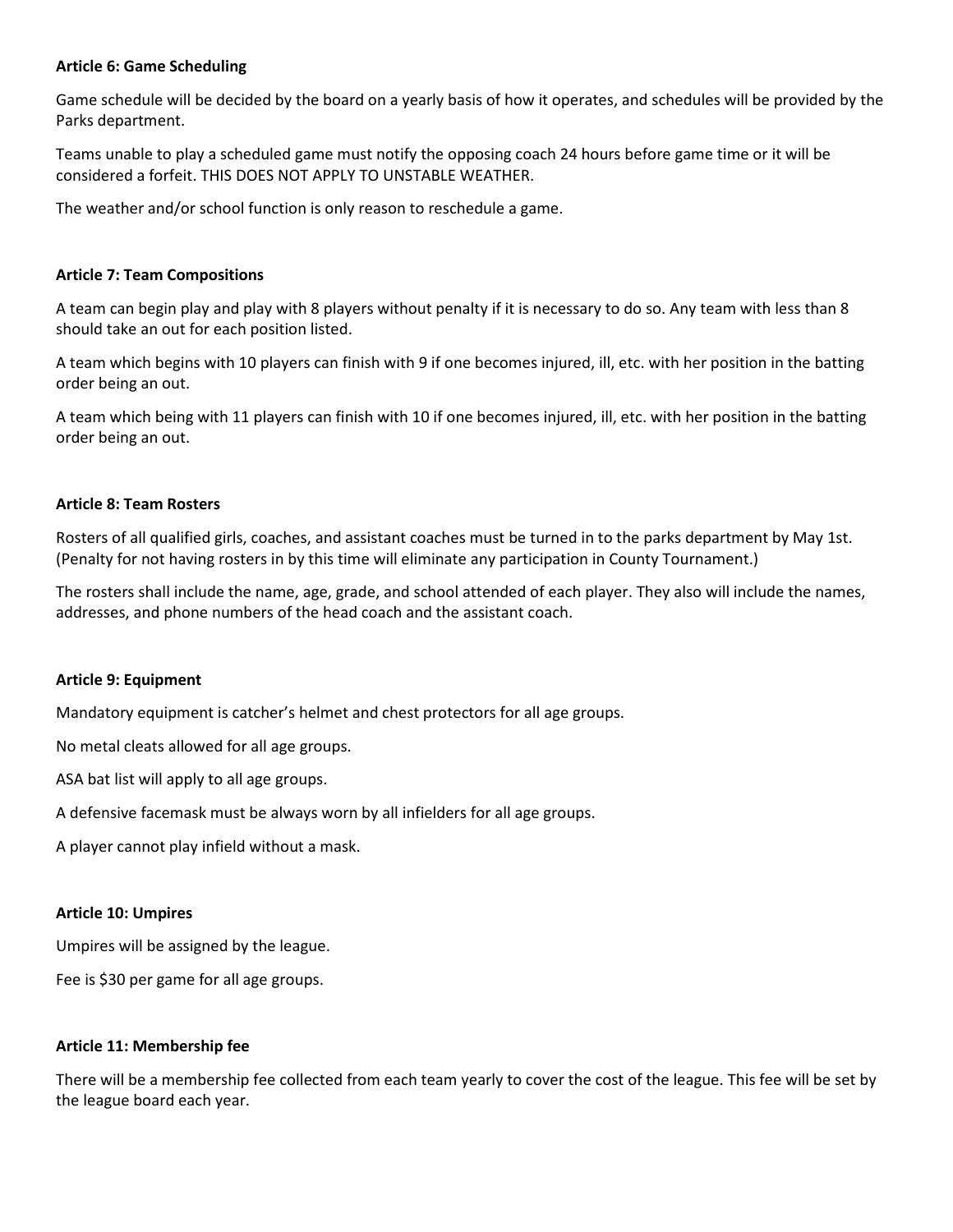# **Article 12: Development of Teams**

Teams will be made up from each playground. In the event, a playground does not have enough players for a team, then those players may be allowed to transfer to another playground as outlined by the transfer policy of the Playground bylaws and be approved by the league board.

A playground with more than one team in the same age group must draft teams evenly and follow the following guidelines.

Each team will receive a first and second round draft pick and then the team with the least number of players will catch up. When all teams are equal in number of players, draft choices will alternate from team to team until all players have been chosen

Head coaches and one assistant coach will not be used as draft picks.

# **Article 13: General Playing Rules for All Divisions**

ASA rules will apply to all divisions. (Exception- the rules listed in these bylaws will overrule the rulebook)

Each game will have 1 hour and 15-minute time limit or 6 innings.

10 run mercy rule after 4 innings is the only run rule we use other than can't catch up.

A team may play with 8 players without penalty. Each team my play up to 10 players on defense if they wish (4 in outfield).

Rough play or unsportsmanlike conduct results in immediate ejection from game if deemed necessary by umpire.

Every player present for a game should be included in batting order (if player shows up late, she must be added to bottom of lineup) (Exception in 20 & under)

Each player must play a minimum of 3 defensive outs in each game (failure of coach to abide by this could lead to suspension).

An inning will consist of 5 run or 3 out. (Exception in 15 & under, 20 & under)

All players must play in at least 30% of the regular season games played to be eligible for tournament. Any players not able to bat when it is their turn is to be ruled as out, shorthanded rule can end a game or inning.

#### **Article 14: Playing Rules**

8 & Under League- pitching distance to be 25-30 feet & bases are at 60 feet.

11 & Under League- pitching distance to be 35 feet & bases are at 60 feet.

15 & Under League- pitching distance to be 40 feet & bases are at 60 feet.

20 & Under League- pitching distance to be 46 feet & bases are set at 60 feet. No substitution rules.

#### **Article 15: Special 11U amendment to the ASA Rules:**

Scoring- five runs or three outs, whichever occurs first for the team at bat.

Infield Fly Rule- this ASA rule will not apply to the 11 & Under softball league.

Types of Bats- official softball (fast or slow)

Batting Helmet- Mandatory (ASA Approved)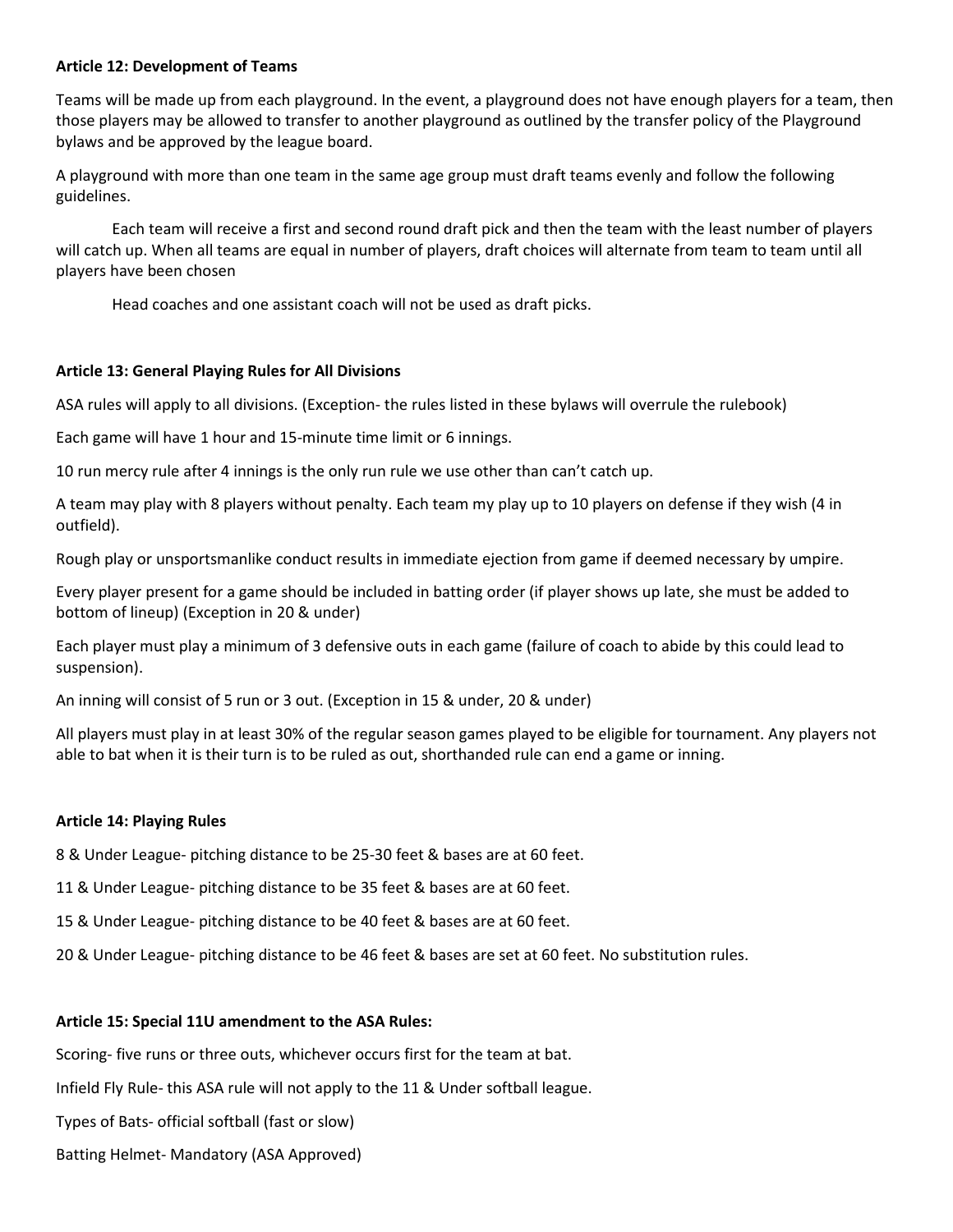Foul Ball- any foul ball, after the second strike, will not be counted as a third strike in the 11 & under league.

Pitching arch and speed- 5-foot arch and no fast deliveries. (Judgment of the umpire)

# **Article 16: Special 8U Coach-Pitch: (NO LONGER FAST PITCH)**

Each batter will receive up to six pitches. A missed third swing will result in an out. If a fouled  $6<sup>th</sup>$  pitch, the batter will continue until a missed swing or a ball in play. The number of pitches thrown will be recorded by the umpire. No walks nor bunting allowed.

A coach will pitch to his own team from a distance of 25-30 feet. If a batted ball hits the pitching coach, the ball is dead, and pitch is replayed. If the umpire rules the pitching coach interference with the batted ball intentionally, the batter is out, and no runners can advance. If the pitch coach interferes on a defensive play, the ball is dead, and the runner being played on will be declared out and all runners must return to the base occupied at the time of the pitch unless forced.

The pitch can be any speed slow or fast.

The pitching coach must attempt to leave the field and try to pick up the bat once the batter hits the ball.

On defense, a team may place two coaches in foul territory in the outfield for the purpose of coaching the defensive players only. The defensive coach may coach any of his/her defensive players in the same manner as he would coach from the dugout.

The umpire will call time once the defensive team or the offensive coach has stopped the progress of the lead runner. Runners will not be allowed to "jockey" between bases; they may continue to the next base or return to the last base touched. Umpire judgement is final and will not be questioned.

There will be NO infield fly rule. Runner can only advance after a hit ball.

A game will consist of 6 innings or 1 hour and 15 minutes time limit.

11in official ASA softball will be used.

ASA approved softball bats must be used.

Official base distance will be 60ft.

Infielder must play no closer to the batter than 35 feet with one player in the pitcher's position.

All outfielders must be behind the base paths when the pitch is released.

Pitching coach may instruct the batters and base runners.

A 6ft radius circle starting from 35 feet from home plate will be made with chalk.

Pitcher position must have one foot in the circle until the bas has been hit.

A caught fouled tip by catcher is an out on the third strike.

#### **Article 17: Modified Bat Rule for Slow pitch**

Effective immediately, the following rules will replace the older rules concerning slow pitch softball in our league rules:

 All bats must be ASA approved with a legible ASA/USA stamp on the bat. (If you can't read it, then you can't use it) Any Bat showing up on the non-approved ASA/USA bat list will be declared illegal.

A copy of the current ASA non-approved bat list is available online. Also, please reference the following ASA official rules which cover non-approved or illegal bat use: